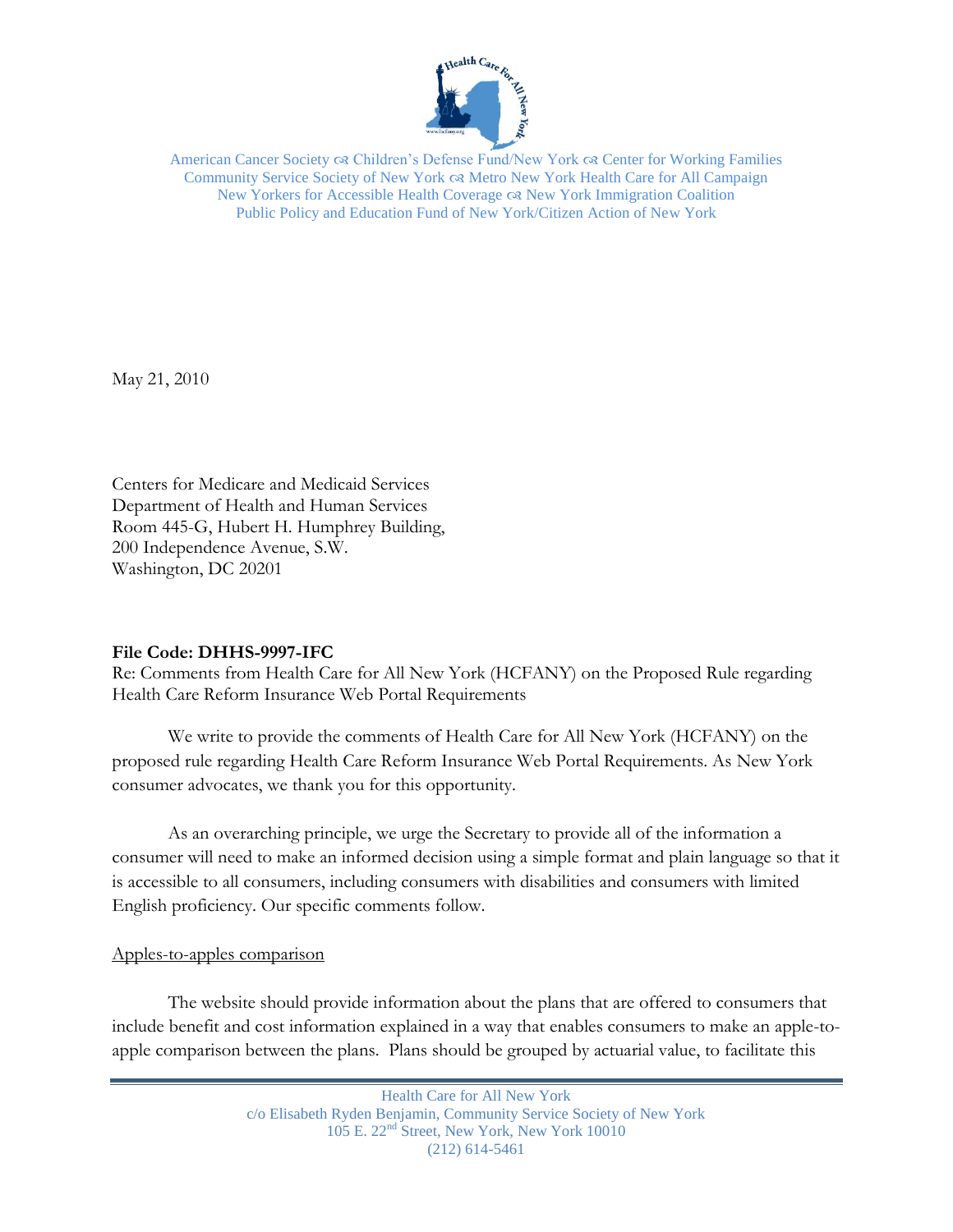

comparison. Like the Massachusetts Connector's website, consumers should be able to compare plans by, at a minimum: the monthly cost; annual deductible; annual out-of-pocket maximum; cost for a doctor visit; cost of generic prescription drugs; cost of an emergency room visit; and cost for a hospital stay.

The comparison site should also provide apple-to-apple comparison information about an insurer's National Committee for Quality Assurance (NCQA) ratings, information about disciplinary actions against the insurance company by state or federal regulators, and other quality information that can help consumers choose a strong and reliable insurance company. It should also include information about an insurer's internal and external consumer complaint rates, as well as how often these complaints have been sustained.

When plans become available through the state Exchanges, these plans should be posted on the web portal in as prominent a location as other private health plan offerings. The web portal should indicate which plans are Exchange plans, explain who is eligible for Exchange plans, and the benefits to consumers of purchasing plans offered on the Exchange. The same comparison data points should be included for Exchange plans as other plans, to allow consumers to make educated comparisons.

There should also be a link to the plan's website where consumers can find an updated list of the plan's network providers, including hospitals and physicians. As the web portal is revised and improved, it should include a search engine that allows consumers to search for a provider by name and city of coverage and find a list of the plans the provider participates in.

The plan comparison feature should include individual and small group plans, publiclysubsidized coverage options, and plans available through the state Exchanges when they become available. If Exchange plans are not listed on this site, there should be links to the state Exchange sites with a disclosure to consumers informing them that a plan purchased on the Exchange plans may provide better value than a plan purchased on the private insurance market. The site should direct people to all of the options that they are eligible for, without requiring them to research the options and navigate to separate pages for different types of coverage.

# Consumer advocates' design comments

It is clear that the DHHS has put a great deal of thought into the design and contents of the new web portal, and that the timeline for design and implementation is very short. But that timeline should include a way for consumer advocates to weigh in on the design and content of the web portal. Consumer advocates have experience designing materials, including websites, to educate and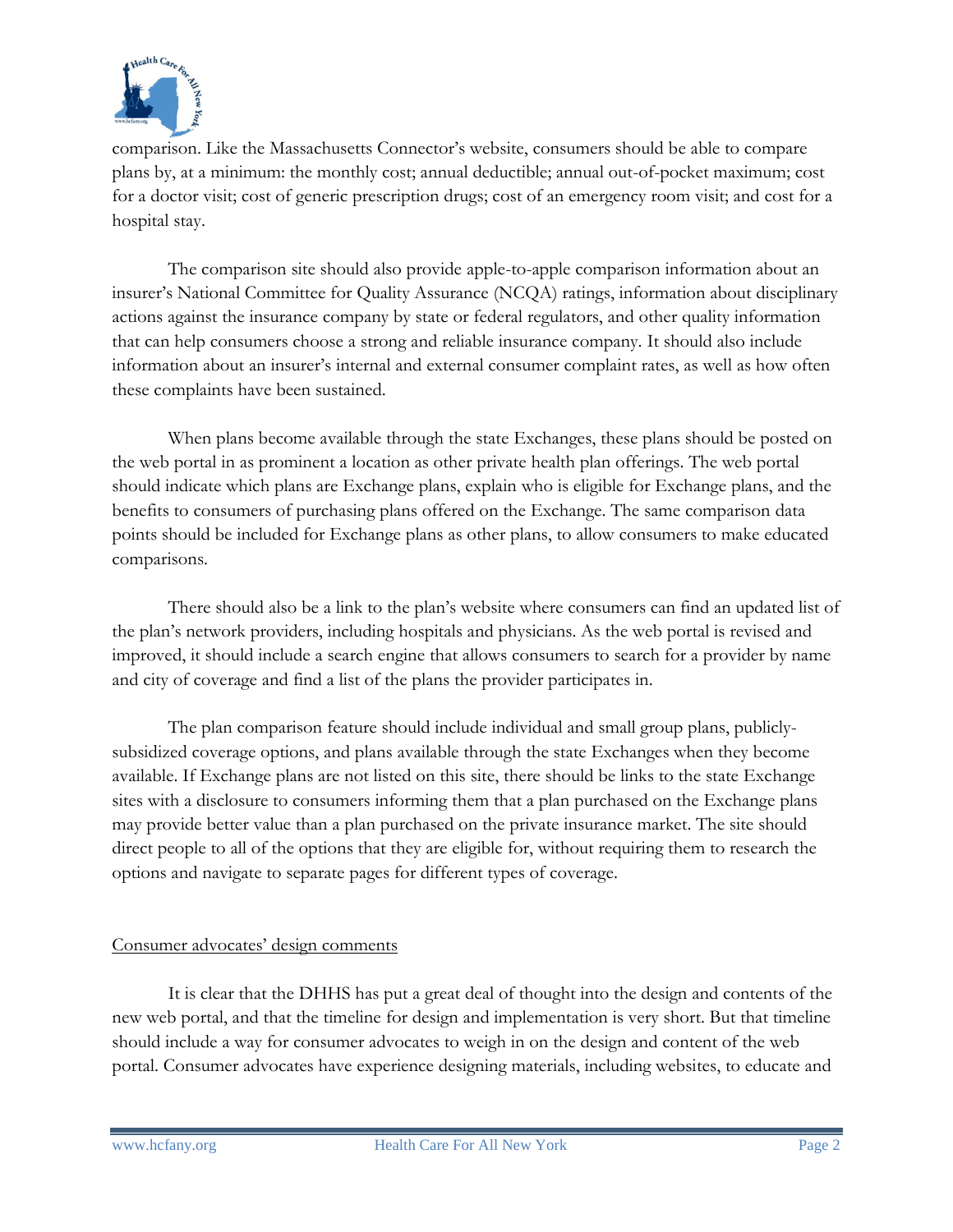

assist consumers in reviewing their health care options and making decisions. DHHS should allow consumer advocates to share this experience and knowledge before finalizing the web portal.

### Feedback

The website should allow a means for people to respond to material posted on it. For example, if a consumer learns that a price quote on the website is incorrect, there should be a way for the consumer to alert the agency maintaining the website, as well as other consumers.

## Language and Accessibility

HHS must make sure that the language used on the website is simple and easy to understand. Each page of the website should be written in preferably a fourth-grade reading level, but at most an eighth-grade reading level, to ensure that low-literacy consumers are able to use the information. Health care jargon can be difficult for even the highest-literacy readers to understand. All terms should be defined clearly on the website, in a way that is easy to access and understand. The Massachusetts Connector website includes features that make it easier to understand. Technical terms are defined in bubbles that pop up when the consumer scrolls over the term with the cursor. The format of the plan comparison also uses many stylistic features found on popular commercial websites, including the ability to sort plans by cost, insurer, benefits package, and other options.

All information must also be accessible to people with limited English skills. Executive Order 13166, "Improving Access to Services for Persons with Limited English Proficiency" directs agencies to develop and implement systems to provide services so limited English proficiency (LEP) persons can have meaningful access to government services. HHS should make the website available in languages other than English. HHS should provide the same information in the most commonly spoken languages in the United States, and display information about how to access the website in other languages prominently for consumers who need the information in other languages.

The portal should comply with Section 508 of the Rehabilitation Act, which requires Federal agencies to make their electronic and information technology accessible to people with disabilities. People with vision impairments should have access to large-font versions of the information. The web portal should be compatible with assistive products, including screen readers that translate the content of a computer screen into automated audible output and refreshable Braille displays. Web site graphics or animation should also be available in an accessible format.

# Information to be disseminated on Medicaid and CHIP

We believe that it is inadvisable for the web portal's pages on Medicaid and CHIP to collapse eligibility categories for state Medicaid and CHIP programs. Specific income and resource